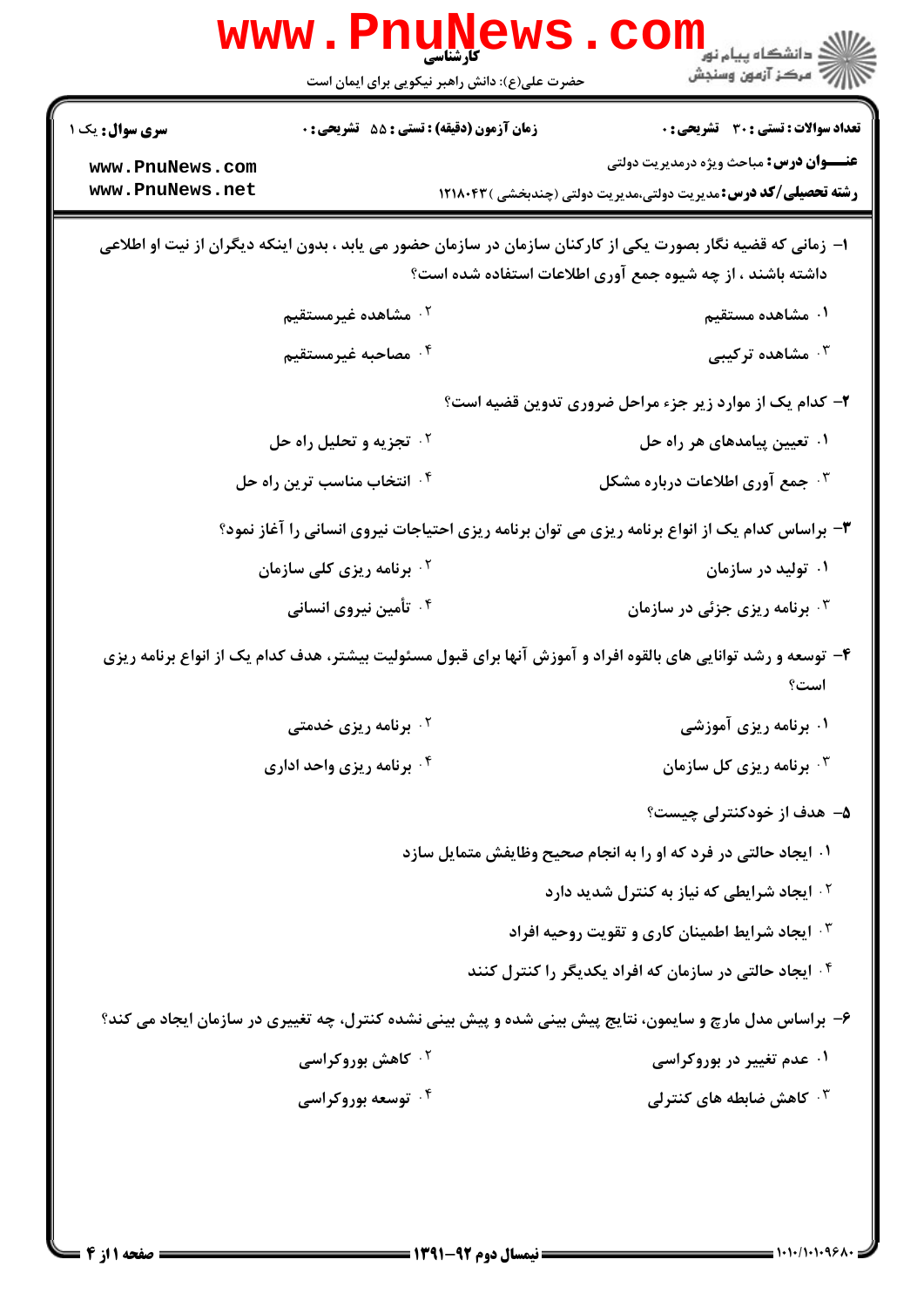|                                                                                                                                      | <b>WWW . PNUŅ</b><br>کار شناسی<br>حضرت علی(ع): دانش راهبر نیکویی برای ایمان است | د دانشگاه پيام نور<br>اي دانشگاه پيام نور<br>اي مرکز آزمون وسنجش        |  |  |  |
|--------------------------------------------------------------------------------------------------------------------------------------|---------------------------------------------------------------------------------|-------------------------------------------------------------------------|--|--|--|
| <b>سری سوال : ۱ یک</b>                                                                                                               | زمان آزمون (دقیقه) : تستی : 55 گشریحی : 0                                       | تعداد سوالات : تستي : 30 ٪ تشريحي : 0                                   |  |  |  |
| www.PnuNews.com                                                                                                                      |                                                                                 | <b>عنـــوان درس:</b> مباحث ویژه درمدیریت دولتی                          |  |  |  |
| www.PnuNews.net                                                                                                                      |                                                                                 | <b>رشته تحصیلی/کد درس:</b> مدیریت دولتی،مدیریت دولتی (چندبخشی ) ۱۲۱۸۰۴۳ |  |  |  |
| ۷- براساس پژوهش های هارولد لویت ،ارتباطات دوجانبه با کدام یک از سبک های مدیریتی انطباق دارد؟                                         |                                                                                 |                                                                         |  |  |  |
| ۰ <sup>۲</sup> مدیریت متقاعدکننده                                                                                                    |                                                                                 | ۰۱ مدیریت دموکراتیک                                                     |  |  |  |
|                                                                                                                                      | ۰۴ مدیریت ارشادی                                                                | ۰۳ مدیریت استبدادی $\cdot$                                              |  |  |  |
|                                                                                                                                      |                                                                                 | ۸– چهار عامل موثر در ایجاد ارتباط عبارتند از:                           |  |  |  |
| ۰۱ فرستنده پیام ،گیرنده پیام،پارازیت،مجرای ارتباطی                                                                                   |                                                                                 |                                                                         |  |  |  |
| <sup>۲</sup> ۰ فرستنده پیام ،گیرنده پیام،مجرای ارتباطی، نمادهای ارتباطی                                                              |                                                                                 |                                                                         |  |  |  |
| هجرای ارتباطی، نمادهای ارتباطی،اصوات، نمادهای کلامی $\cdot$                                                                          |                                                                                 |                                                                         |  |  |  |
| ۰۴ گیرنده پیام،پارازیت،مجرای ارتباطی،نمادهای ارتباطی                                                                                 |                                                                                 |                                                                         |  |  |  |
|                                                                                                                                      |                                                                                 | ۹- چرا ارتباط دوطرفه ،صحیح تر و معتبرتر است؟                            |  |  |  |
|                                                                                                                                      | <sup>7 .</sup> داشتن حق مساوی طرفین جهت تبادل نظر                               | ۰۱ امکان جرح و تعدیل وجود دارد                                          |  |  |  |
| ۰۴ چون اطلاعات با سرعت مبادله می شوند                                                                                                |                                                                                 | انتقال مفهوم موردنظر به دریافت کننده $\cdot$                            |  |  |  |
| ۱۰- حالتی که از وجود هدفهای ناسازگار و آشتی ناپذیر در برابر فرد بروز می کند چه نام دارد؟                                             |                                                                                 |                                                                         |  |  |  |
| ۰۴ تفاوت                                                                                                                             | تضاد $\cdot$                                                                    | ۰۲ تعارض<br>۰۱ تنش                                                      |  |  |  |
| 1۱- چنانچه فرد بخواهد از دو هدف نامطلوب پرهیز کند ولی احتراز و دوری از هر دو هدف میسر نباشد ،دچار کدامیک از انواع<br>تعار ض گر دیده: |                                                                                 |                                                                         |  |  |  |
| ۰ <sup>۲</sup> تعارض اجتناب-نیل                                                                                                      |                                                                                 | ٠١ تعارض اجتناب– اجتناب                                                 |  |  |  |
| ۰ <sup>۴</sup> تعارض نیل - اجتناب                                                                                                    |                                                                                 | تعارض نيل - نيل $\cdot$                                                 |  |  |  |
| ۱۲- ایجاد حالتی در فرد که ضمن آن انتظارات متفاوت و متعارض موجبات تنش را فراهم می سازد؟                                               |                                                                                 |                                                                         |  |  |  |
| ۰ <sup>۲</sup> تعارض در نقش                                                                                                          |                                                                                 | ۰۱ تعارض نیل- نیل                                                       |  |  |  |
| ۰۴ تعارض اجتناب- اجتناب                                                                                                              |                                                                                 | ۰ <sup>۳</sup> تعارض فردی                                               |  |  |  |
|                                                                                                                                      | ۱۳- برای کاهش مهاجرت روستاییان به شهرها کدامیک از راه حل های زیر منطقی است؟     |                                                                         |  |  |  |
|                                                                                                                                      | ۰ <sup>۲</sup> محدود نمودن مشاغل سنتی                                           | ۰۱ ایجاد مشاغل اداری در روستاها                                         |  |  |  |
|                                                                                                                                      | ۰ <sup>۴</sup> تقویت زندگی مدرن                                                 | ۰۳ ایجاد واحدهای تولیدی تبدیلی                                          |  |  |  |
|                                                                                                                                      |                                                                                 |                                                                         |  |  |  |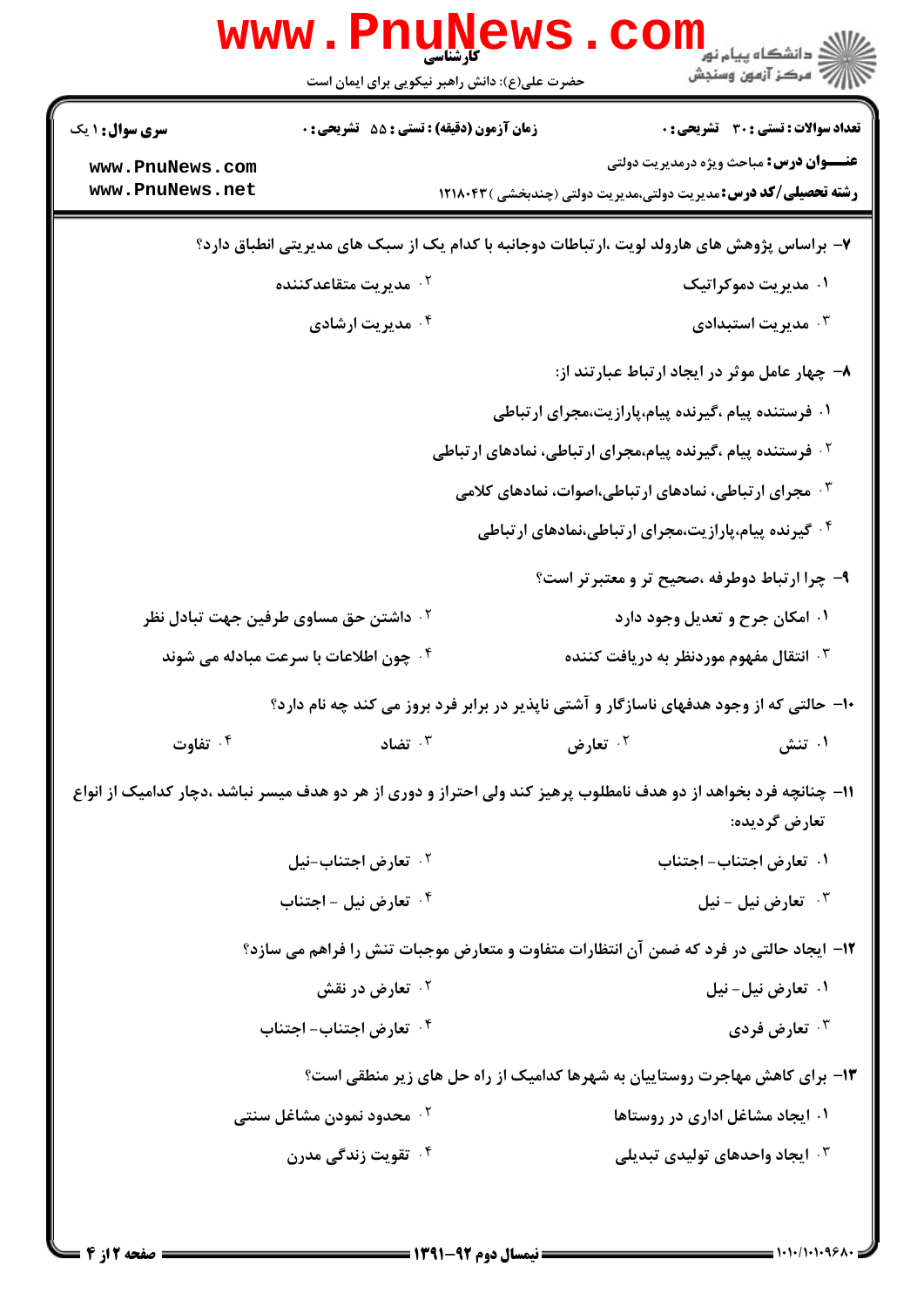| www.PnuNews<br>ڪ دانشڪاه پيا <sub>م</sub> نور<br><mark>ر</mark> ≂ مرڪز آزمون وسنڊش                                                       |                                                                             |                                                          |                                                                                   |  |  |
|------------------------------------------------------------------------------------------------------------------------------------------|-----------------------------------------------------------------------------|----------------------------------------------------------|-----------------------------------------------------------------------------------|--|--|
|                                                                                                                                          | حضرت علی(ع): دانش راهبر نیکویی برای ایمان است                               |                                                          |                                                                                   |  |  |
| <b>سری سوال : ۱ یک</b>                                                                                                                   | زمان آزمون (دقیقه) : تستی : 55 آتشریحی : 0                                  |                                                          | <b>تعداد سوالات : تستی : 30 ٪ تشریحی : 0</b>                                      |  |  |
| www.PnuNews.com                                                                                                                          |                                                                             |                                                          | <b>عنـــوان درس:</b> مباحث ویژه درمدیریت دولتی                                    |  |  |
| www.PnuNews.net                                                                                                                          |                                                                             |                                                          | <b>رشته تحصیلی/کد درس:</b> مدیریت دولتی،مدیریت دولتی (چندبخشی )۱۲۱۸۰۴۳            |  |  |
| ۱۴– کدام یک از موارد زیر از عوامل مهاجرت ناخواسته روستائیان به شهرها  ست؟                                                                |                                                                             |                                                          |                                                                                   |  |  |
|                                                                                                                                          | <b>گ خشکسالی و کمبود منابع آبی</b>                                          |                                                          | ۰۱ عدم وجود امکانات رفاهی مناسب                                                   |  |  |
|                                                                                                                                          | ۰۴ عدم امکان اشتغال در کارهای جایگزین                                       |                                                          | ۰ <sup>۳</sup> در آمد ناکافی                                                      |  |  |
| ۱۵– براساس اصول مطرح شده در تئوری سیکل زندگی ،سبک مناسب برای مهندسین و مکانیسین ها به ترتیب عبارتست از:                                  |                                                                             |                                                          |                                                                                   |  |  |
|                                                                                                                                          | <sup>7</sup> · مشارکتی - تفویضی                                             |                                                          | ۰۱ تفویضی - مشارکتی                                                               |  |  |
|                                                                                                                                          | ۰ <sup>۴</sup> متقاعدکننده – تفویضی                                         |                                                          | ۰ <sup>۳</sup> مشارکتی -آمرانه                                                    |  |  |
|                                                                                                                                          |                                                                             |                                                          | ۱۶- زمانی که اعضای سازمان کاملا نابالغ به شمار می آیند، سبک رهبری مناسب کدام است؟ |  |  |
| ۰۴ متقاعدکننده                                                                                                                           | ۰۳ آمرانه                                                                   | ۰ <sup>۲</sup> تفویضی                                    | ۰۱ مشارکتی                                                                        |  |  |
|                                                                                                                                          |                                                                             |                                                          | <b>۱۷</b> - کدامیک از گزینه های زیر، پیام اصلی تئوری دو جنبه ای انسان(X،Y) است؟   |  |  |
|                                                                                                                                          | ۰۱ افراد همواره جنبه مثبت از خود بروز می دهند                               |                                                          |                                                                                   |  |  |
|                                                                                                                                          |                                                                             |                                                          | <sup>۲</sup> ۰ افراد همواره جنبه منفی از خود بروز می دهند                         |  |  |
|                                                                                                                                          |                                                                             | ۰۳ افراد هم می توانند جنبه منفی و هم جنبه مثبت بروز دهند |                                                                                   |  |  |
|                                                                                                                                          |                                                                             |                                                          | ۰۴ افراد را باید به دو گروه مثبت و منفی طبقه بندی کرد                             |  |  |
|                                                                                                                                          |                                                                             |                                                          | ۱۸- مدیران سطوح سرپرستی بیشتر از کدام سبک مدیریتی استفاده می کنند؟                |  |  |
| ۰۴ تفویضی                                                                                                                                | ۰ <sup>۳</sup> مشارکتی                                                      | ۰ <sup>۲</sup> آمرانه                                    | ۰۱ چهار سبک                                                                       |  |  |
|                                                                                                                                          | ۱۹- کدام یک از مدیران زیر بسیار محافظه کار بوده و بیشتر حرف می زنند تا عمل؟ |                                                          |                                                                                   |  |  |
| ۰ <sup>۴</sup> مدیران حال نگر                                                                                                            | مدیران آینده نگر $\cdot$                                                    | ۰ <sup>۲</sup> مدیران گذشته نگر                          | ۰۱ مدیران اجرائی                                                                  |  |  |
| +۲- در کدام نگرش افراد معتقدند که نه تنها قادرند قسمت اعظمی از آینده را کنترل کنند، بلکه می توانند اثرات آن ها را تحت<br>کنترل در آورند؟ |                                                                             |                                                          |                                                                                   |  |  |
| ۰ <sup>۴</sup> اقتضایی                                                                                                                   | ۰ <sup>۳</sup> ایجابی                                                       | ۰ <sup>۲ -</sup> آینده ساز                               | ۰۱ آینده نگر                                                                      |  |  |
| <b>۲۱</b> - در جامعه امروز ما، راه مؤثر برای ایجاد و قبول تغییر کدام گزینه است؟                                                          |                                                                             |                                                          |                                                                                   |  |  |
|                                                                                                                                          | <sup>۲</sup> ۰ توجه به تغییرات در جهان                                      |                                                          | ۰۱ توجه به اعتقادات مذهبی                                                         |  |  |
|                                                                                                                                          | ۰۴ رفتارهای سیاسی                                                           |                                                          | ۰۳ صدور بخشنامه های اداری $\cdot$                                                 |  |  |
|                                                                                                                                          |                                                                             |                                                          |                                                                                   |  |  |